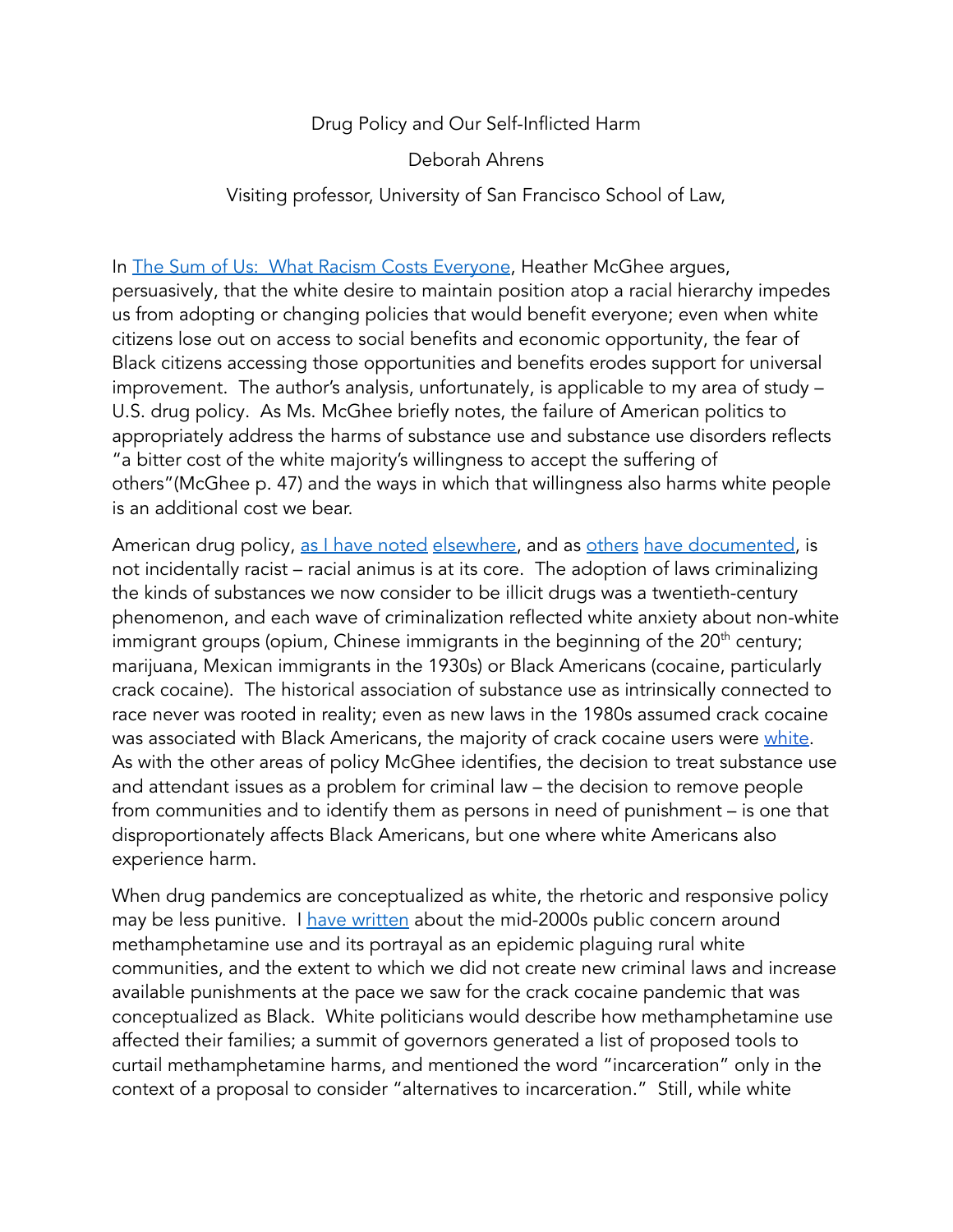empathy was on display, methamphetamine remained an illicit drug punished by arrest and prosecution; when Montana created a special [methamphetamine](https://www.npr.org/transcripts/5703596) prison with directed services for persons with substance use disorders, those services still were being provided in an incarcerative facility to people convicted of crimes.

We are now witnessing a new drug pandemic associated with white Americans. The harms of opioid misuse have been widely publicized, often sympathetically; [portraits](https://www.albanygovernmentlawreview.org/article/23914-drug-panics-in-the-twenty-first-century-ecstasy-prescription-drugs-and-the-reframing-of-the-war-on-drugs) of persons harmed by substance use often depict either (white) [people](https://www.ncbi.nlm.nih.gov/pmc/articles/PMC5121004/) who start using opioid medication for prescribed pain [management](https://www.ncbi.nlm.nih.gov/pmc/articles/PMC5121004/) and develop a dependence that exceeds the duration of the [prescription](https://www.ncbi.nlm.nih.gov/pmc/articles/PMC5121004/), or (white) people who live in [depressed](https://www.newyorker.com/magazine/2020/03/23/why-americans-are-dying-from-despair) [communities](https://www.newyorker.com/magazine/2020/03/23/why-americans-are-dying-from-despair) who turn to opioid use to medicate despair. McGhee briefly notes this development in her book (McGhee p. 47), and, as someone who has been studying the opioid epidemic in the context of our fifty-year War on Drugs, I think she is right to think that how our response to the opioid pandemic is playing out unfortunately supports the thesis for her book.

Even in a drug epidemic that is harming more white people than Black, states and the federal government have largely adhered to a prosecution-and-punishment based approach to the harms of substance use, damaging people and communities who are already vulnerable. Efforts to treat the opioid epidemic as a public health crisis have largely been stymied – when several U.S. cities expressed a willingness to partner with providers to establish supervised consumption sites, as I have [documented](https://ideas.dickinsonlaw.psu.edu/dlr/vol124/iss3/2/) elsewhere, they faced state and federal opposition, and threats of withdrawn funding and prosecution. When rhetoric is empathetic to people with substance use disorders, it often takes the form of "this person is sick, not a criminal" – the status of being a criminal is what is at stake, as we now commonly understand the lifetime [repercussions](https://niccc.nationalreentryresourcecenter.org/#:~:text=What%20are%20collateral%20consequences%3F,rights%2C%20benefits%2C%20and%20opportunities.) of criminal [convictions](https://niccc.nationalreentryresourcecenter.org/#:~:text=What%20are%20collateral%20consequences%3F,rights%2C%20benefits%2C%20and%20opportunities.) for people who want to be employed, housed, and accepted into communities. White voters may be concerned that, without the ability to mark people as criminal, it is more difficult for them to remain atop the racial hierarchy – and since, even if substance use is consistent across races, the majority of people serving time for drug offenses are nonwhite, equality threatens the ability of white voters to maintain status.

I try to share McGhee's optimism that we can work together across racial lines to change the drug policy that harms all of our communities. Oregon has recently [decriminalized](https://apnews.com/article/oregon-decriminalize-drug-possession-6843f93c3d55212e0ffbdd8b93be9196) drug possession, and, after years of stalled plans, New York City recently opened supervised [consumption](https://www.nytimes.com/2021/11/30/nyregion/supervised-injection-sites-nyc.html) sites. Hopefully a recognition of the harms of our failed criminal justice approach to substance use, and a shared desire to help people in need, will change our course for the future.

Deborah Ahrens is a visiting professor at the University of San Francisco School of Law, 2021-22; she is a Professor of Law at Seattle University School of Law. Her areas of